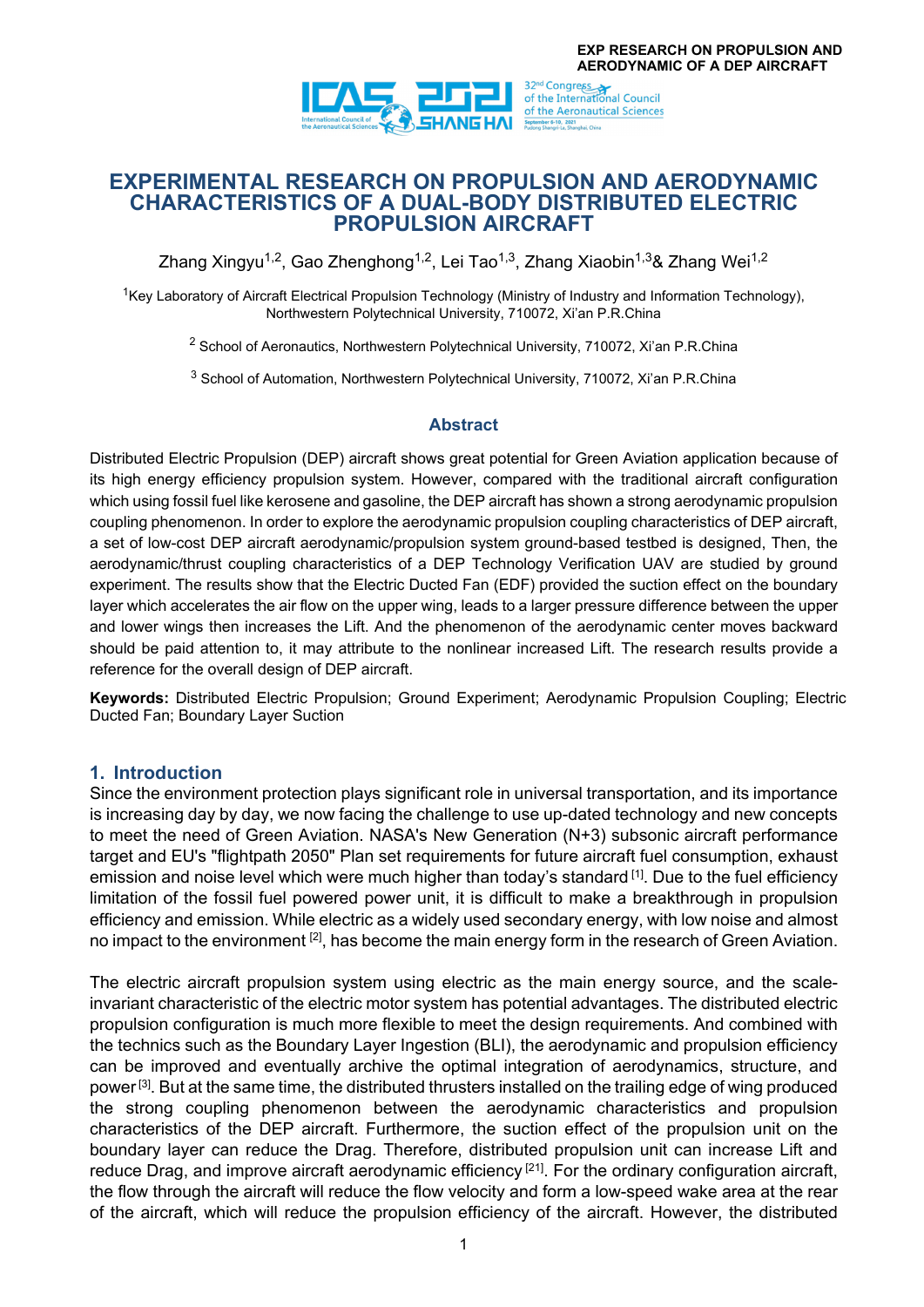powered aircraft can partially or even completely fill the low-speed wake area through the propulsion unit installed at the trailing edge of the wing, which can improve the propulsion efficiency and save fuel  $[4]$ 

Due to these advantages mentioned above, the research of the DEP aircraft became the universal trend. The most famous cases are NASA's X-57 Maxwell test aircraft<sup>[5]</sup> and German Lilium aviation's Lilium jet <sup>[7]</sup>. Researchers have done a lot of research on the key technologies of DEP aircraft. Wang et al. [8] studied the design method of distributed hybrid UAV power system. Kerho et al. [9,10] used Computational Fluid Dynamics (CFD) and wind tunnel experiments to study the influence of thrusters on wing aerodynamic performance of a small DEP vehicle. Pieper et al. [11] developed a dynamic scaling Verification UAV for DEP aircraft with the support of NASA STTR project and determined the propeller layout by using the thrust line method.

Other research shows that there is a strong coupling effect between aerodynamics and propulsion of DEP aircraft [12,13]. The traditional aerodynamic analysis method based on engineering experience cannot meet the design requirement of DEP aircraft [12]. Recent researcher was focused on the layout design, the power system evaluation, and the coupling effect between the power and aerodynamic of the DEP aircraft [14-18]. The ground-based vehicle experiment can save a lot of time and cost than the wind tunnel test, at the same time, and it is easier to evaluate the aerodynamic performance of the aircraft, thus saving the development time [19]. For example, NASA has constructed the HEIST testbed (Hybrid Electric Integrated Systems Testbed) to investigate the Aerodynamic/Propulsion coupling characteristics and power system characteristics of the X-57 Maxwell DEP aircraft, as shown in Figure 1  $[20]$ . The research results show that: by using the DEP technology, the maximum Lift Coefficient of the aircraft in the take-off and landing configuration is improved, only 42% of the original wing area is needed to fulfill the cruising Lift requirement. Besides, it can reduce the Drag in cruise configuration, but it will bring a large nose down Pitch Moment.



Figure 1 – The NASA HEIST Testbed.

Because the DEP Verification UAV designed by our laboratory used a different aircraft configuration to the NASA's X-57 Maxwell Aircraft, the aerodynamic/propulsion coupling characteristics are also different.

This paper is mainly focused on following contents: To explore the power system and aerodynamic/propulsion coupling characteristics of our DEP Verification UAV, especially to conduct the quantitative analysis of the Lift and Pitching Moment of the Distributed Ducted Electric Fan Propulsion system installed on wing's trailing edge. And to speed up the iteration process of the DEP Verification UAV design. A ground testbed for the aerodynamic / propulsion system of DEP aircraft is established, and the Thrust/Lift coupling characteristics of the power system of DEP aircraft are studied by ground-based experiment.

## **2. Overall Design Parameters and Characteristics of the Distributed Electric Propulsion Technology Verification UAV**

The distributed electric propulsion technology Verification UAV designed by the laboratory is an exploration and demonstration testbed for DEP technology, which is mainly used to explore and verify DEP technology, including Aerodynamic/Propulsion coupling effect, thrust control technology, energy optimization and management technology, flight safety and reliability and other key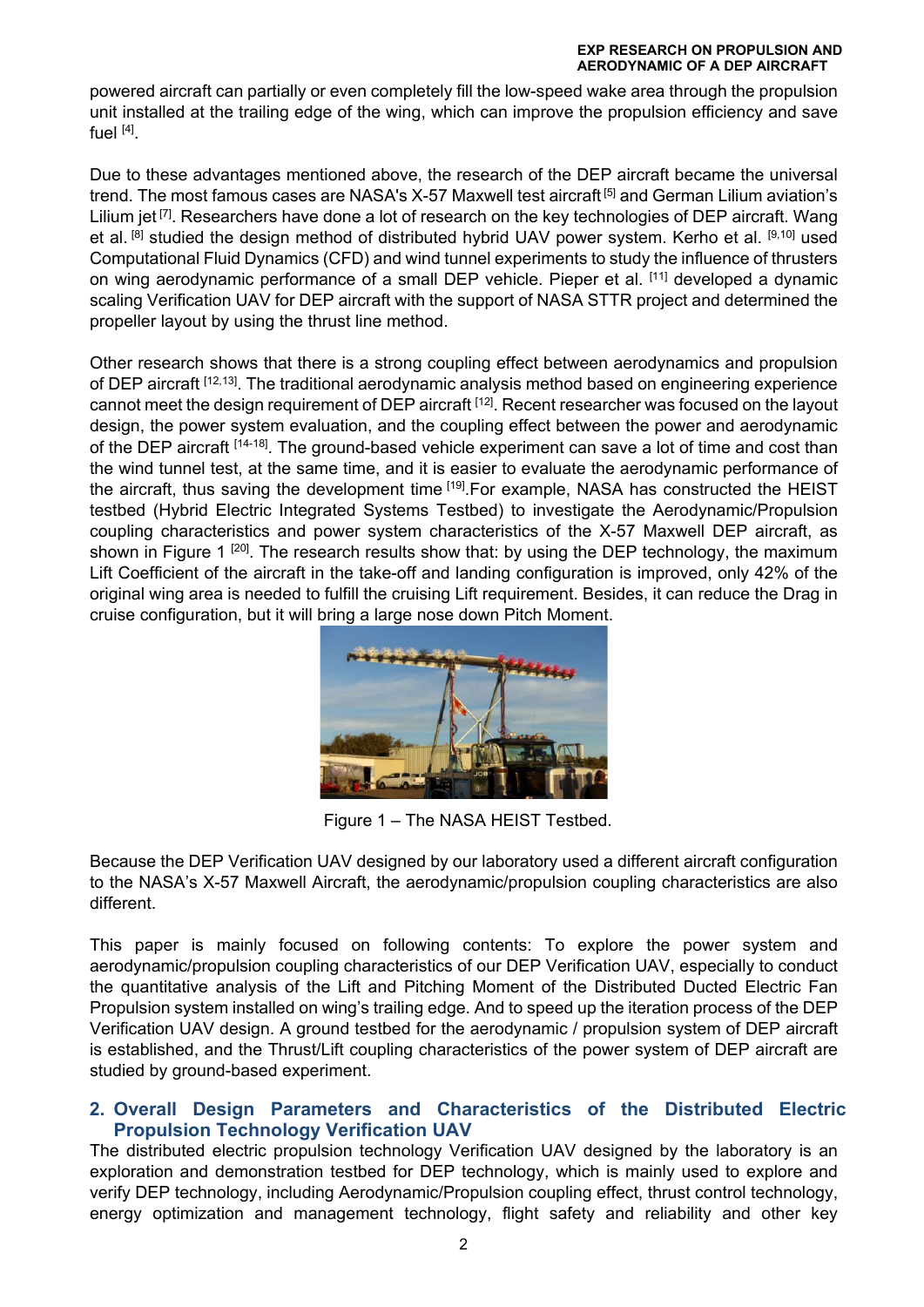technologies.

Considering the manufacturing cost and equipment configuration, the Verification UAV uses the dual fuselage with tandem wing configuration. The fuselage is 2400mm long, the wingspan of front wing is 2680mm and 4314mm for the main wing, using NACA4415 airfoil. The front wing area is 0.804m<sup>2</sup>, and the rear wing area is 1.368m<sup>2</sup>. Theoretically, the dual fuselage tandem wing configuration can make the Verification UAV obtain better aerodynamic performance. The downwash of the front wing can reduce the effective angle of attack of the rear wing. Therefore, when the front wing stalls, the rear wing can stay in the safety zone of angle of attack (AOA), which can delay the stall and improve the maximum Lift Coefficient of the whole aircraft. The change of Lift force on the front and rear wings will produce a nose-down moment, which can make the aircraft recovery from stall.

The Power Unit configuration of the DEP Verification UAV is different from NASA's X-57 DEP aircraft. For NASA's X-57, the power unit is installed at the leading edge of the wing to improve the aerodynamic efficiency through the slipstream effect of the propeller. But for our Verification UAV, the power unit is installed at the wing's trailing edge to utilize the BLI effect which can increase the Lift and reduce the Drag. And by deflecting the trailing edge, the vector thrust can be used as an attitude control surface and able to archive short takeoff and landing (STOL) at the same time,

The whole aircraft is equipped with 24 electric ducted fans (EDF) divided into four sets of power units, each one includes six EDFs. The power sets is respectively arranged at the front wing's trailing edge of the middle wing section and the rear wing's trailing edge of the left/middle/right wing section. In total, the aircraft is equipped with The aircraft configuration is shown as in Figure 2.



Figure 2 – Configuration of DEP Technology Verification UAV

During the conceptual design, the aerodynamic characteristics of the Verification UAV were briefly assessed by numerical method and the characteristics can be summarize as follows:

(1) The aircraft can achieve the maximum Lift Drag ratio 9 and Lift Coefficient is 0.62 at 3.5°AOA,with no longitudinal pitching moment. It is not necessary to deflect the elevator to trim the aircraft at this AOA, which can reduce the trim Drag force. Therefore, 3.5° AOA is selected as the cruise angle of attack of this aircraft in the experiment.

(2) Because the power system using EDFs installed above the wing, and the thrust does not through UAV's center of gravity, and the thruster installed on the front wing is less than rear wing, the propulsion system will produce a variable nose-down moment to the whole aircraft during flight, and the elevator needs to be deflected to trim the UAV.

(3) Because of the dual fuselage configuration, the wetted area of the aircraft is increased, which brings additional friction, so the Lift to Drag ratio of the whole aircraft is reduced. The Lift/Drag ratio is only 9 and is much lower than recent designed aircraft, but we mainly focused the change of the Lift to quantify the Aerodynamic effect of the Power unit.

(4) When the Center of Gravity of the UAV is between the front and rear wings and 0.868m away from the leading edge of the front wing, the static stability margin is 15.38%. Generally, to archive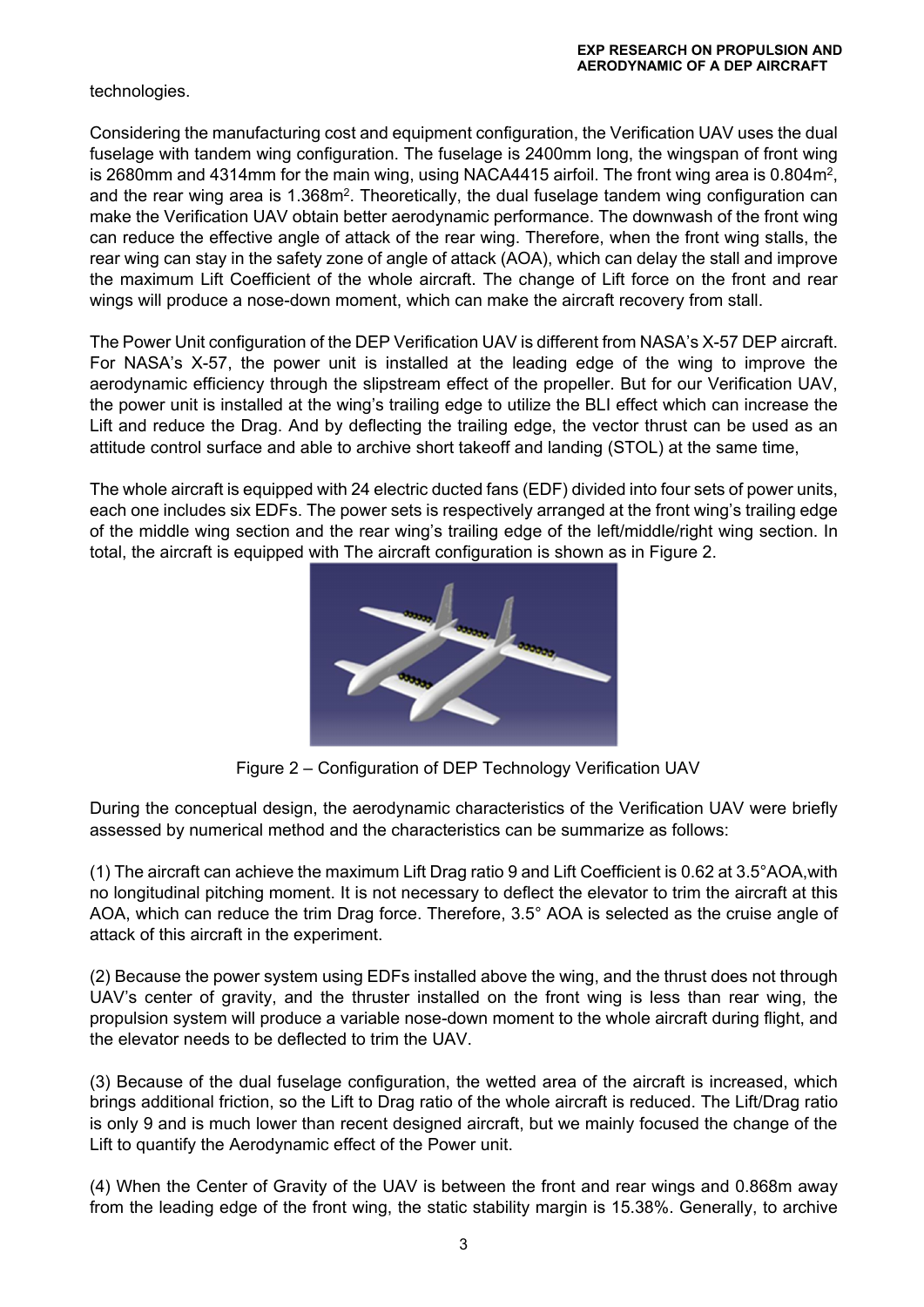good static stability and maneuverability, the static stability margin of small and medium UAVs is between 10% to 20%.

In general, the DEP technology Verification UAV's aerodynamic performance and stall characteristics are both excellent, and the Pitching Moment Coefficient of the whole UAV is close to zero at the maximum Lift to Drag ratio state, so the additional trim drag is relatively small. Meanwhile, the position of the center of gravity and the moment reference point in the follow-up experiment are determined.

# **3. Ground-Based Distributed Electric Propulsion Aircraft System Testbed**

Because the complex coupling mechanism between EDFs and wing, and the performance test for the on-shelf EDF power unit is needed. A ground-based DEP aircraft system testbed was established to evaluate the performance of EDF and aerodynamic/propulsion coupling characteristics.

### 3.1 Electric Ducted Fan Propulsion System Testbed

To shorten the development period and reduce the cost, instead of design a new EDF for the DEP Verification UAV propulsion system, we decided to select a suitable shelf product according to the performance requirements of the UAV. But at present, the choice of EDF for UAV is limited, there are very few professional EDF products on the market, and most of the shelf products are low-cost products for entertainment aviation model. Due to the cost limitation, the workmanship is generally rough, performance consistency is poor, and usually cannot achieve the performance they claimed.

Therefore, to evaluate and obtain the accurate performance of EDF, a propulsion system performance testbed is designed, as shown in Figure 3. The testbed is composed of thrust measurement system, electric power supply system and data measurement system and can support up to six EDFs.



Figure 3 – Ground Based Testbed for the Electric Ducted Fan Propulsion System As an important device, the power supply system providing electric energy for EDF motor. According to the rated voltage and power demand of EDF, a 15KVA (DC30V / 500A) programmable high-power regulated DC power supply is used, which can supply electric energy for six EDFs with rated voltage below 30V and rated power below 1.5kw. A 15VDC switching power supply is used to supplies power for the load cells, current sensors, and signal conditioning board.

The EDF was installed on the structure frame of the thrust measurement system, the thrust and gross weight can be measured by the load cells. The change of the mass of the installation assembly under different thrust conditions can be regarded as the measurement value of thrust.

The parameter measurement system of electrical power mainly measures the current of the EDF under the voltage variation range of lithium battery (16.8-14.8VDC) under different thrust. We use LEM lt-508 / S6 current sensor for main bus current measurement, and the LT-108 / S7 for brunch current measurement. The mass signal of EDF installation assembly measured by the load cell, the current signal output by current sensors and the voltage signal collected from main bus are connected to the signal conditioning board. After signal conditioning, the real-time signal acquisition system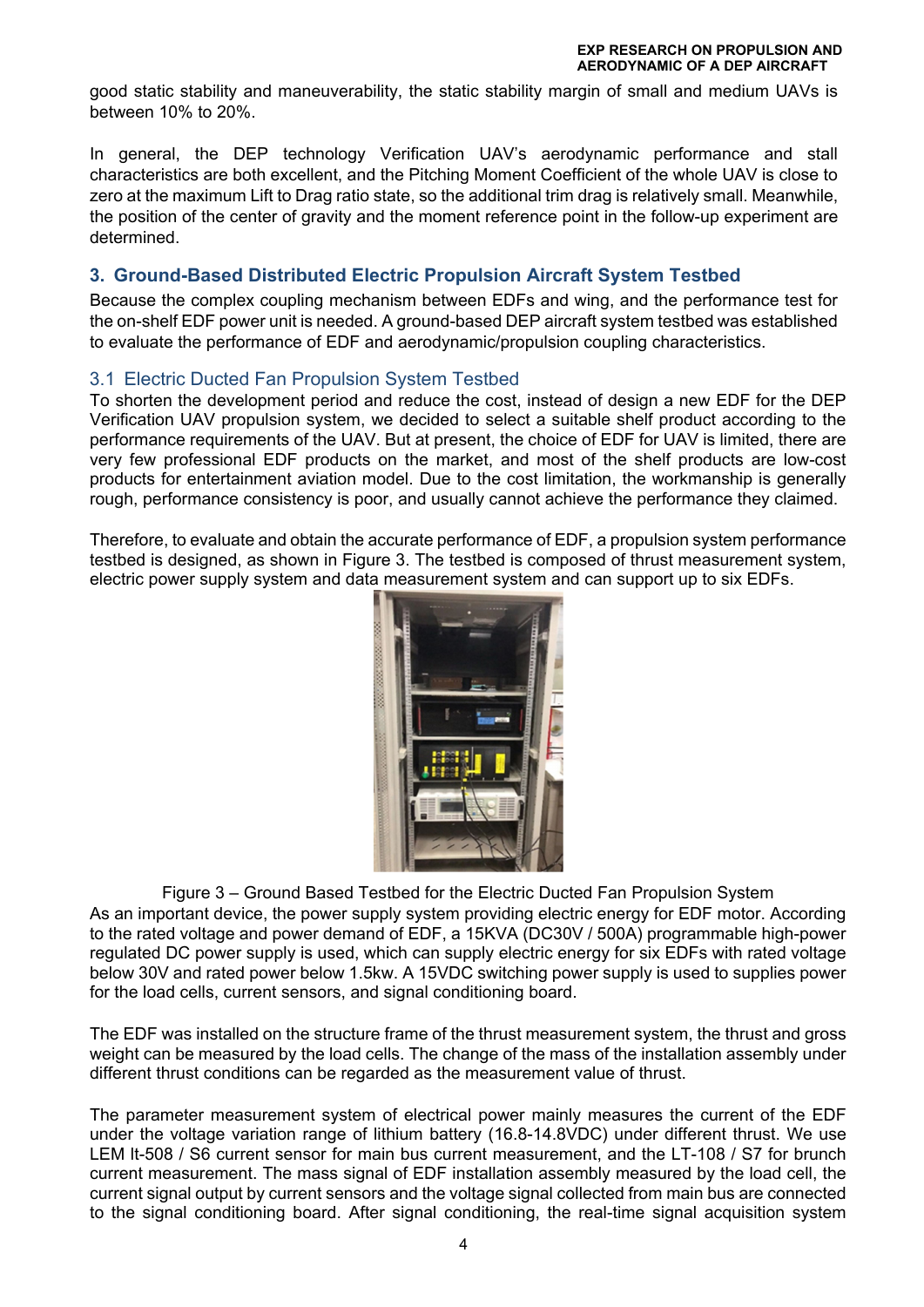based on Ni PXI with single channel sampling frequency of 250kS/s is used for data acquisition under LabVIEW software environment.

### 3.2 Vehicle Based Testbed For Aerodynamic Characteristics Of Distributed Electric Propulsion Verification UAV

Before the UAV's first flight, the Aerodynamic characteristics including Lift, Pitch Moment and Aerodynamic Center of the aircraft should be evaluated to ensure the first flight safety. The vehiclebased experiment is a relatively simple engineering experiment method to measure the Lift, Pitch Moment and other forces and moments of the DEP technology Verification UAV.

The DEP Technology Aircraft Vehicle-Based Testbed is equipped with an experiment structure including a measurement system on the top of the experiment vehicle, as shown in Figure 4.



Figure 4 – Ground Vehicle-Based Testbed of the DEP Verification UAV

The landing gear of the verification UAV was used as the fixing joints and fixed to the testbed frame through the connecting mechanism, which connected to the load cells. The testbed structure was built by aluminum profile and stainless steel, and the measurement system is composed of several load cells, transmitters, current sensors, signal acquisition cards and data processing software. The force signal was measured by L6N-C3-30Kg load cell manufactured by ZEMIC, then converted into voltage signal by FD-3 signal transmitter also manufactured by ZMEIC. The analog signal was acquired by the signal conditioning board and NI-PXI real-time signal acquisition system under LabVIEW software environment. Before the experiment, all force sensor is calibrated by standard weights. After calibration, the system measurement error is less than 2% F.S.

The testbed installed on the vehicle can simulate the flying state by driving the vehicle at a constant speed. The weight change of the UAV can be measured by the load cells. The Lift can be obtained by UAV's weight change. The Pitch Moment can be calculated by the distance between front and rear wheel and the force changes. The concept of measurement is as follows:

$$
W_{GrossWeight} = W_{LeftFront} + W_{RightFront} + W_{LeftBack} + W_{RightBack}
$$
\n(1)

$$
W_{Front} = W_{FL} + W_{FR}
$$
 (2)

$$
W_{Left} = W_{FL} + W_{RL}
$$
 (3)

$$
X_{COG} = \frac{W_{Front, \ \alpha=0}}{W_{GrossWeight}} \times L_{Wheel-Base}
$$
 (4)

$$
Y_{COG} = \frac{W_{Left, \alpha=0}}{W_{GrossWeight}} \times L_{Wheelspan}
$$
\n(5)

$$
L_{Lift} = \Delta W_{LeftFront} + \Delta W_{RightFront} + \Delta W_{LeftBack} + \Delta W_{RightBack}
$$
 (6)

$$
M_y = X_{COG} \times \Delta W_{Front} - (L_{Wheel-Base} - X_{COG}) \times \Delta W_{Back}
$$
 (7)

$$
M_x = Y_{COG} \times \Delta W_{Left} - (L_{Wheelspan} - Y_{COG}) \times \Delta W_{Right}
$$
 (8)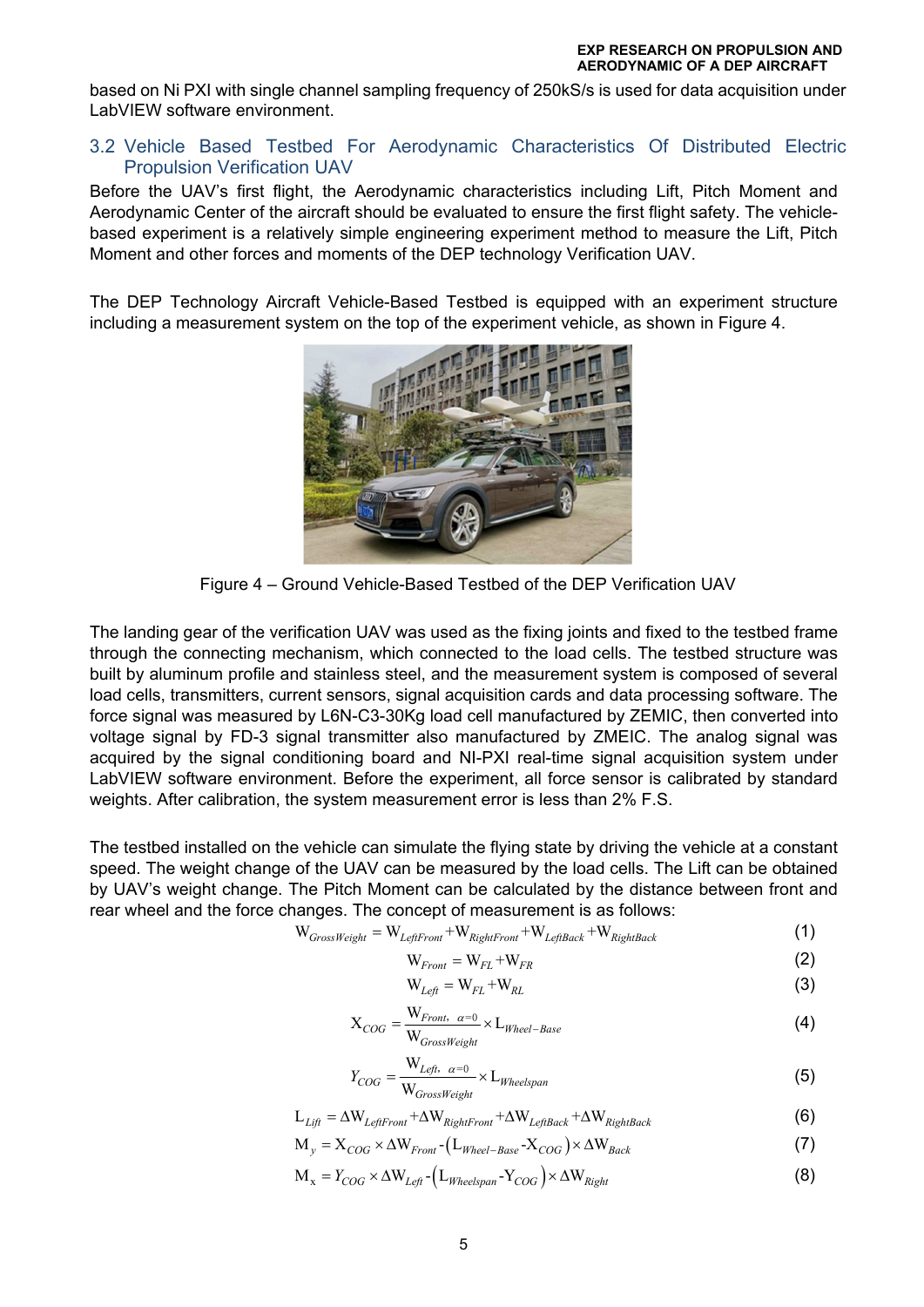However, the Drag of UAV cannot be measured by the sensor installed in the vertical direction. If the Drag data needs to be measured, a six-component balance should be added. Limited by the experimental conditions, only the Lift and Pitch Moment data were measured and analyzed in this experiment.

It is worth noting that the aerodynamic interference between the experiment vehicle and the aircraft should be considered when using this experiment method to evaluate aerodynamic force, such as how to eliminate the influence of upwash caused by the front windshield of the vehicle, and how to limit the deformation of the fuselage which could add internal stress to the force measuring mechanism and influence the results.



Figure 5 – Ground Vehicle-Based Testbed with Flow Divider

Since the cost to build a truck based testbed like NASA's HEIST Testbed is unaccepted for us and the car we used can only bear stuff under 100KG on the roof rack. The distance of install surface to the roof was limited to 500mm. To solve these problems properly, a flow divider was installed at the front of the vehicle, as shown in Figure 5, through testing and calibration, the influence of upwash flow can be reduced to about  $3^\circ$ . At the same time, to improve the rigidity of the fuselage, a rigid rod is added at the connect joint to strengthen the testbed frame and the aircraft, which improves the rigidity of the aircraft and eliminates the internal stress.

# **4. Results Analysis of Ground Experiment**

## 4.1 Experiment Results of Electric Ducted Fan Propulsion System

Firstly, the electric ducted fan performance experiment is carried out to verify and compare the performance of different off-shelf EDFs selected for the power system.

| Table 1 EDF Product Parameters Index |       |       |            |
|--------------------------------------|-------|-------|------------|
|                                      | EDF-A | EDF-B | EDF-C      |
|                                      | QX-12 | QX-6  | <b>FMS</b> |
| Claimed Thrust / g                   | 1800  | 2050  | 1630       |
| Rated Voltage / V                    | 14.8  | 14.8  | 16.5       |
| Rated Current / A                    | 62    | 74    | 64         |
| Rated Power / W                      | 918   | 1095  | 1056       |
| Mass $/g$                            | 173   | 167   | 165        |
| <b>KV Value</b>                      | 2600  | 3800  | 2750       |

The thrust experiment of three EDFs was carried out, and the voltage, current, rev, thrust and other parameters under different working conditions were measured, and the thrust characteristics were compared in detail.

As can be seen from figure 6-8, QX-6's maximum thrust and efficiency does not meet the selection requirements. The FMS EDF has similar performance with QX-12 in all specs, but its efficiency is lower than QX-12 in high revs, and its maximum thrust is also smaller, so the final selection result is QX-12 EDF.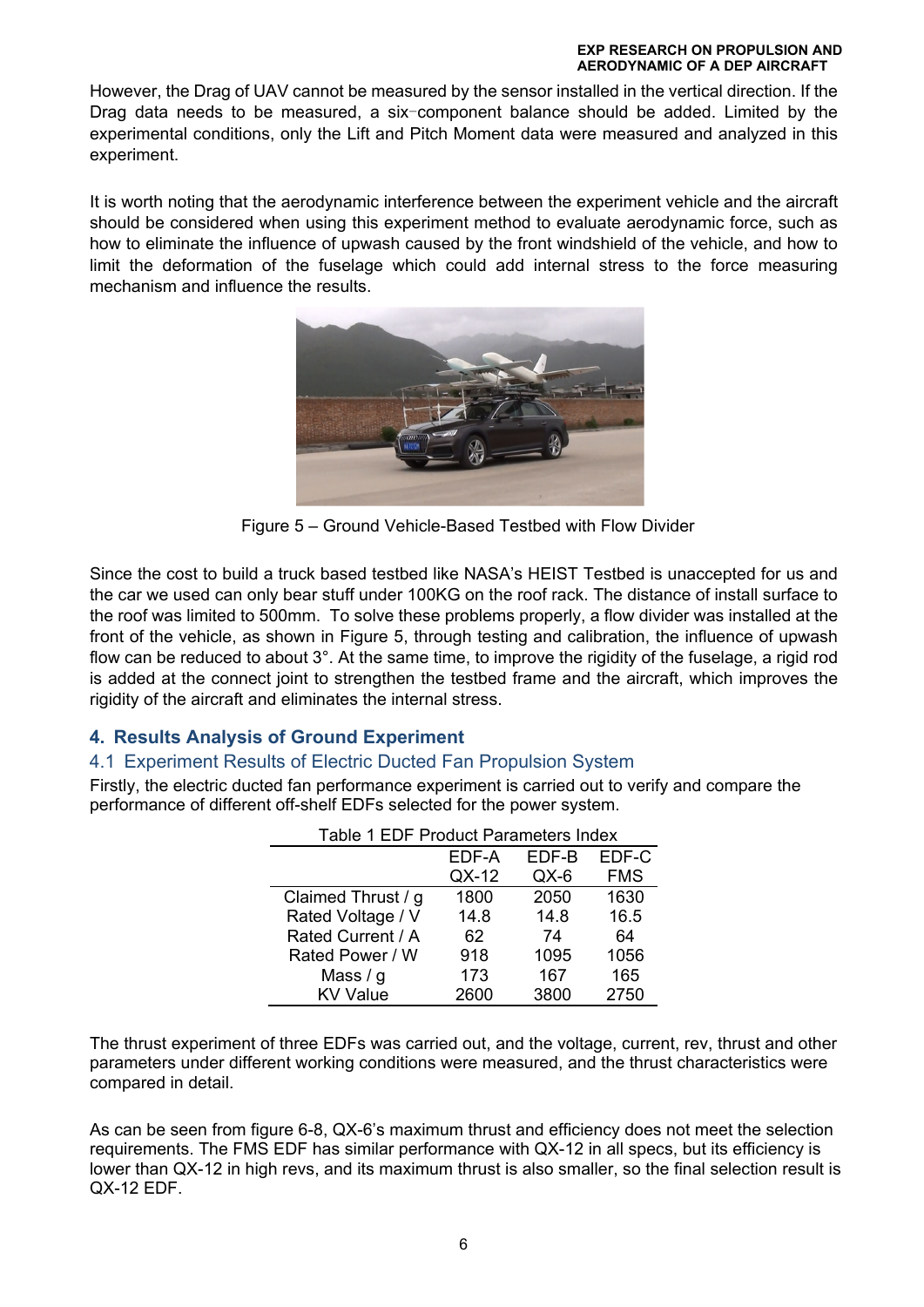

Figure 6 – Thrust Curve of EDF Figure 7 – Power Curve of EDF Figure 8 – Efficiency Curve of EDF

After the EDF performance test, to evaluate the full voltage range operation characteristics of the selected EDF, the output voltage of the Li-Po battery will change from 16.8v to 14.8V according to its SOC (state of charge). The power system ground testbed is used to accomplish the evaluation experiment, and the results are shown in Figure 9-10 below:



Figure 9 Thrust under Li-Po Battery Voltage Figure 10 Efficiency under Li-Po Battery Voltage

Under battery operating voltage range (14.5-16.8v), the change of power and thrust to voltage is basically linear for QX-12 EDF, and the gradient of thrust increases with the increase of operating voltage, but the efficiency decreases. Under the stable cooling condition, the maximum thrust is 1150g-1475g (14.8v-16.8v), the maximum power is 668w-1035w (14.8v-16.8v), and the force efficiency is 1.71-1.42g/w (14.8v-16.8v).The theoretical maximum thrust in the horizontal direction can reach 35.4kg when the aircraft lithium battery is fully charged, and 27.6kg when the lithium battery is almost dead. Although there is a difference between the actual and claimed performance, it still meets the power demand of the conceptual design.

### 4.2 Experiment Results of Distributed Electric Propulsion Aircraft Aerodynamic/Propulsion Coupling Characteristics

After power system experiment, according to the results, the selected EDFs were installed on the Verification UAV, and a vehicle-based testbed for the aerodynamic characteristics of DEP aircraft is built to carry out a preliminary exploration on the aerodynamic/propulsion coupling characteristics. The aerodynamic characteristics of the aircraft are evaluated through the experiment under different speed (15/20/25m/s), thrust (t=0/15/20/25/30/35/45%) and AOA(5°/9°/11°/17°/18°).

During the experiment, the driver drove the experiment vehicle to reach the required airspeed for the UAV in a straight runway, acquired the reading from testbed. Although there were errors and fluctuations in the data obtained from the vehicle-based testbed, it is basically stable within a certain range. The UAV aerodynamic data can be obtained through Moving Average Filtering.

Due to the influence of the vehicle to the flow field, a baseline test is performed, and comparing the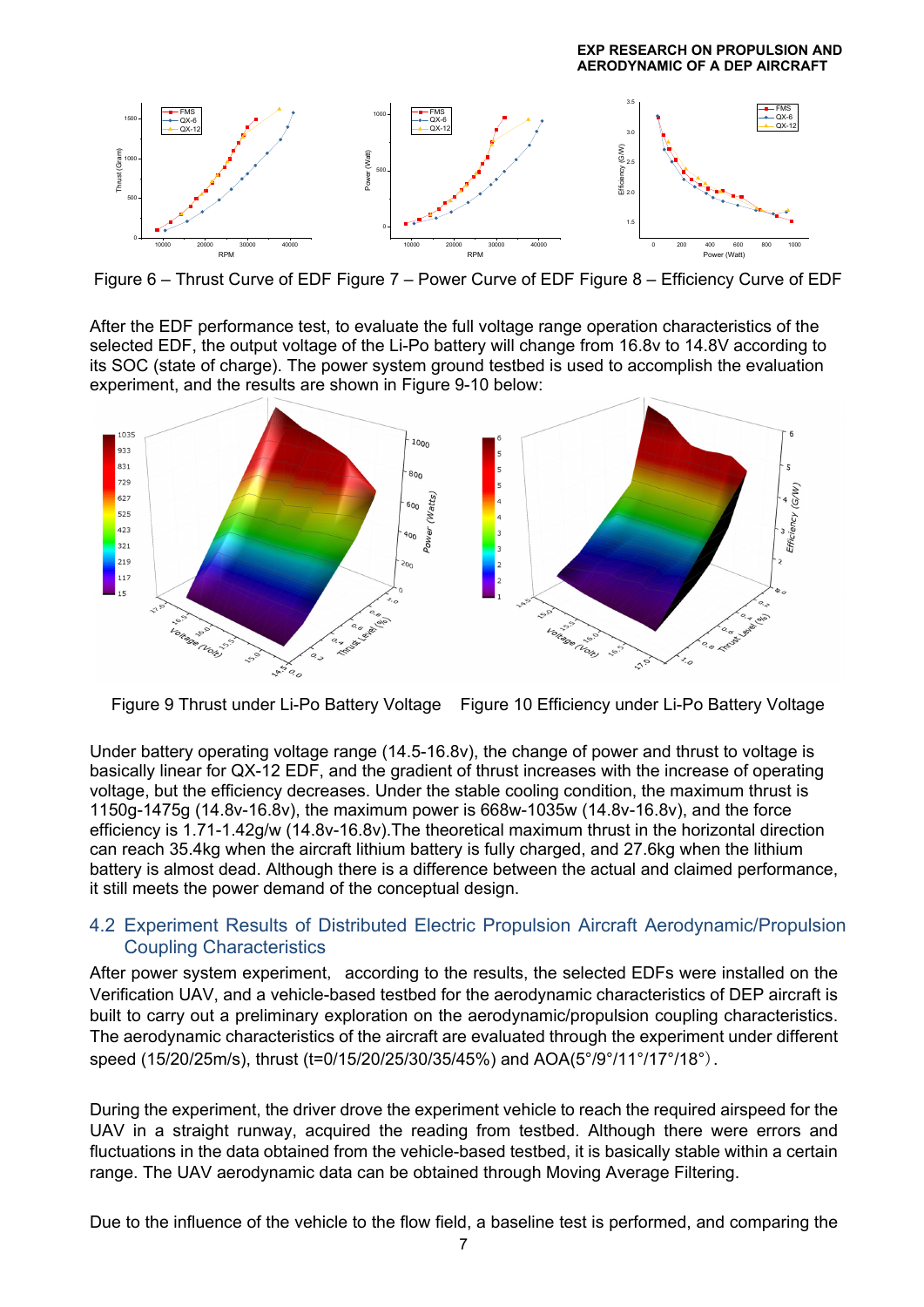measured value of the angle of attack sensor with the geometric angle between the test structure and the fuselage, it can be found that the fuselage causes 10°-12° upwash and affected the accuracy of the experimental results. To minimize the influence of upwash airflow, a Flow Divider is set up in the front of the vehicle, and the gaps and holes between the aircraft and the roof were covered, the influence of the vehicle on the AOA could reduce to 3°. The AOA sensor reading is used to represent the actual angle of attack instead of the geometric angle between the aircraft and the test frame, then conducted the experiment to measure the Lift and Pitching Moment at different actual AOA.

Figures 11 to 16 show the curves of Lift and moment VS thrust at different airspeed after applied the Moving Average Filtering and using actual AOA.









Figure 11 Lift vs Thrust Level at 15m/s<br>Figure 14 Pitch Moment vs Thrust Level at 15m/s



Figure 12 Lift vs Thrust Level at 20m/s Figure 15 Pitch Moment vs Thrust Level at 20m/s



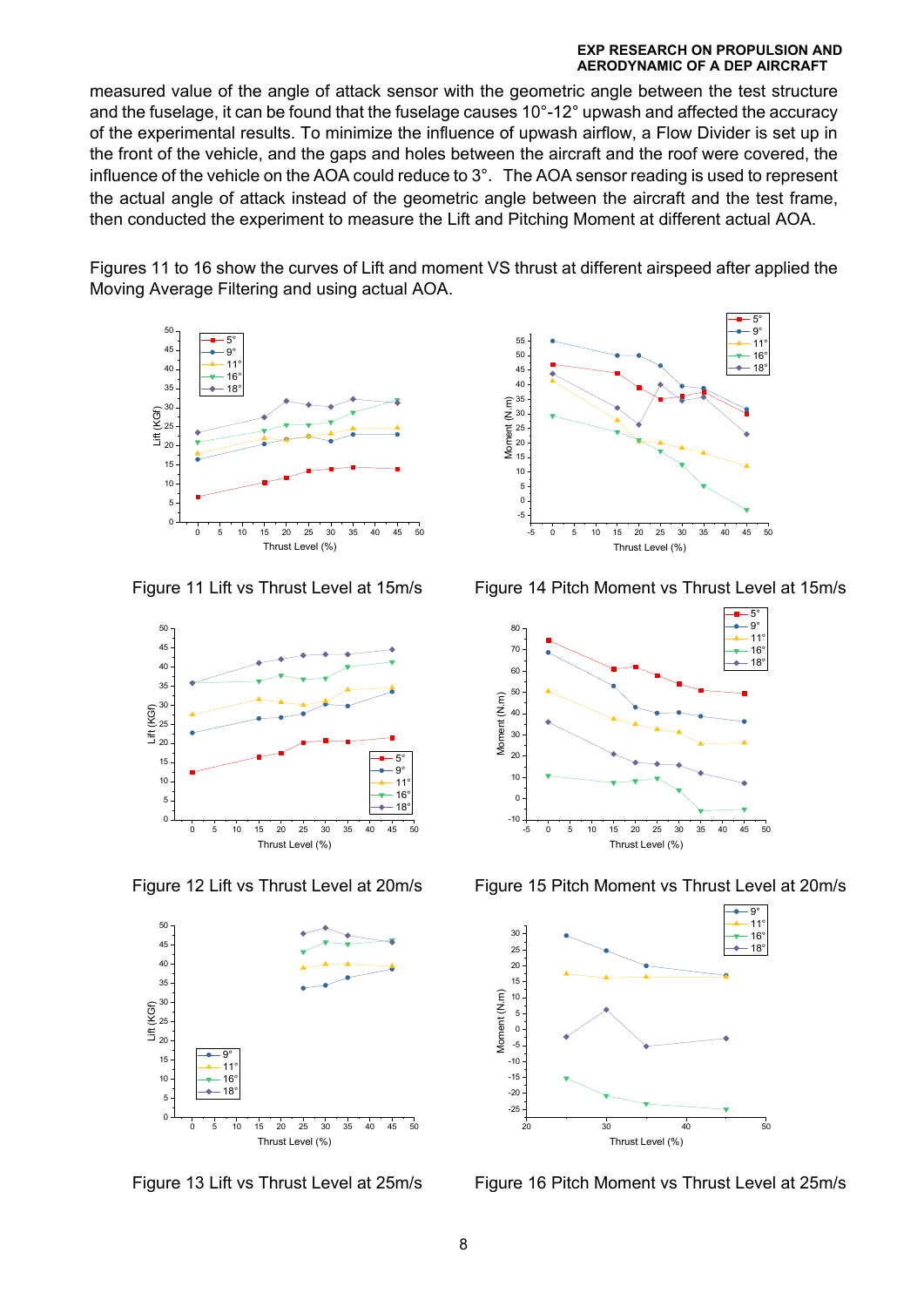By analyzing the experimental data, the following phenomena can be concluded

1) There is a strong coupling between the aerodynamic characteristics of the whole aircraft and the propulsion device, and it is related to the airspeed. As the propulsion power increases, so does the Lift. Taking throttle signal (represented by throttle signal PWM Duty Ratio) as variable: At the airspeed of 15 m/s with power, compared with no propulsion state, the maximum Lift at low AOA can be increased by 114%: at medium AOA by 40%, and at high AOA by 32-38% with propulsion.

At the airspeed of 20 m/s with power, compared with no propulsion state, the maximum Lift at low AOA can be increased by 72%, at medium AOA by 40%, and at high AOA by 15-25% with propulsion.

At the airspeed of 25 m/s with power, compared with 25% thrust level, the maximum Lift at low AOA can be increased by 15% with 45% thrust level. However, in the high AOA, the increase is not obvious, and its mechanism needs to be further studied.

In general, the DEP power system can improve the Lift of the wing, especially in the case of low speed and small AOA, its Lift increasing effect is more obvious, and its suction to the boundary layer of the wing can effectively reduce the airflow separation, which is conducive to the stall characteristics and can reduce Drag.

2) As the propulsion device has a great influence on the Lift, it can be seen from figure 14-16 that with the increase of thrust, the aircraft pitching moment (nose-up as positive) decreases at various airspeeds and AOA, that is, increases the nose-down pitching moment. At the same time, after processing the experimental data, compared with the theoretical calculated aerodynamic center position which is 818 mm away from the leading edge of the front wing at the cruise AOA, the actual aerodynamic center position moves back to 1169.14 mm at the speed of 20 m/s, and to 1441.98 mm at 25 m/s.

The reason of pitching moment increases, and Aerodynamic Center backward shift of propulsion device is that the nonlinear Lift increment induced by propulsion device is obvious, and the proportion of rear power unit and rear wing area is relatively large. When the thrust is changed, the Lift increment of rear wing is obvious, and the aerodynamic center moves backward, which ultimately affects the stability of aircraft. This phenomenon is different from that of conventional layout aircraft. Therefore, in the design of DEP aircraft, it is necessary to pay special attention to the influence of nonlinear Lift increment on aircraft stability and the influence of distributed power unit configuration on aerodynamic characteristics. In addition, the nonlinear Lift increment caused by distributed power system puts higher requirements for the design of flight control system. Further research on its internal mechanism is needed in the follow-up research.

### **Copyright Statement**

The authors confirm that they, and/or their company or organization, hold copyright on all of the original material included in this paper. The authors also confirm that they have obtained permission, from the copyright holder of any third party material included in this paper, to publish it as part of their paper. The authors confirm that they give permission, or have obtained permission from the copyright holder of this paper, for the publication and distribution of this paper as part of the ICAS proceedings or as individual off-prints from the proceedings.